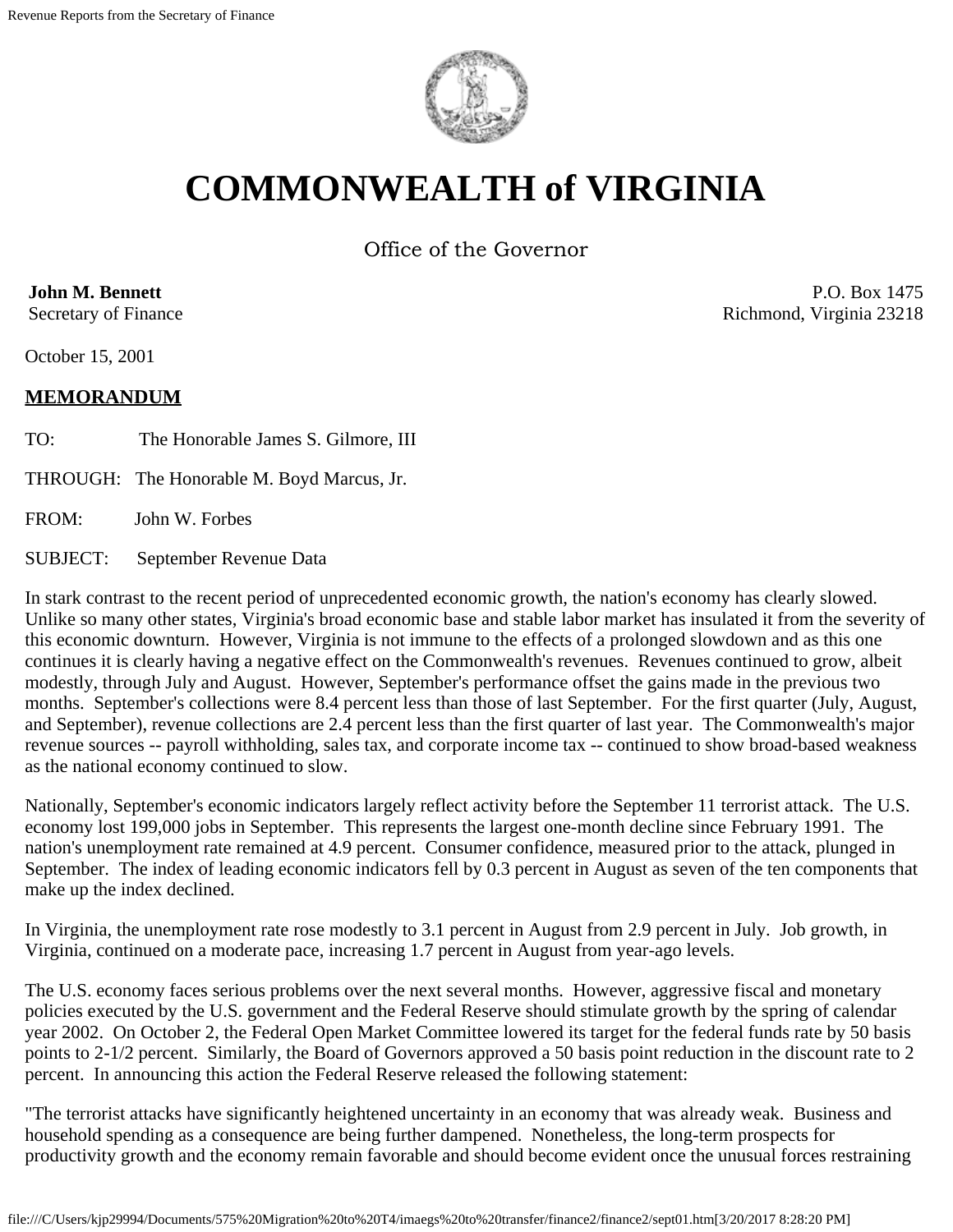Revenue Reports from the Secretary of Finance

demand abate."

The October 2 action marks the ninth time the Federal Reserve Board has cut the federal funds rate target this year. As noted in the chart below, there has been a downward trend in the federal funds rate this year, and the Federal Reserve Board will be expected to use the tools available to them to limit the economic fallout from the September 11 terrorist attacks.



In addition, the President and Congress appear close to agreeing on a fiscal stimulus package of up to \$75 billion intended to jump-start the national economy. Actions by the Federal Reserve, the President, and Congress are designed to address immediate concerns, stimulate the economy, and position the nation for future recovery.

Days after the terrorist attack, Congress passed an emergency \$40 billion defense and recovery package (H.R. 2888). Of that, \$20 billion was earmarked specifically to assist Virginia, New York, and Pennsylvania in their recovery efforts. To fully assess the impact of the attacks in Virginia, you created the Virginia Post-Attack Economic Response Task Force. The initial efforts of this task force have provided the analytical foundation for requesting Virginia's portion of the federal assistance provided for in H.R. 2888. The impact on Virginia of the terrorist attacks differs from that of many states. Not only is Virginia one of three states that had a direct attack within its borders, it also is host to one of the largest military installations in the world. Deployment of multiple naval battle groups and support troops clearly affects consumption in Hampton Roads. On Thursday, October 11, you unveiled a five-point plan designed to soften the financial blow to families whose livelihoods have been impaired. Your October 11 speech outlining this approach is attached.

On Friday, October 12, in a letter to the President, you requested \$3.18 billion in assistance. In addition to \$1.2 billion for direct and indirect costs, this request includes \$380 million for an economic stimulus package and \$1.6 billion for Terrorist Hazard Mitigation projects that will ensure the Commonwealth's preparedness to respond to and deter future terrorist attacks. A copy of your letter is attached.

Like most states, Virginia has been experiencing slow growth in revenues for several months. Prior to the terrorist attacks, the national economy was very weak in most sectors. Most economists agree that the attacks have sharply increased the economic risks that we face over the next few quarters. The following comments provide an overview of September revenue collections by major sources.

#### Individual Income Taxes

Net individual income tax receipts fell by 6.8 percent from last September. The year-to-date decline from last year was 1.2 percent.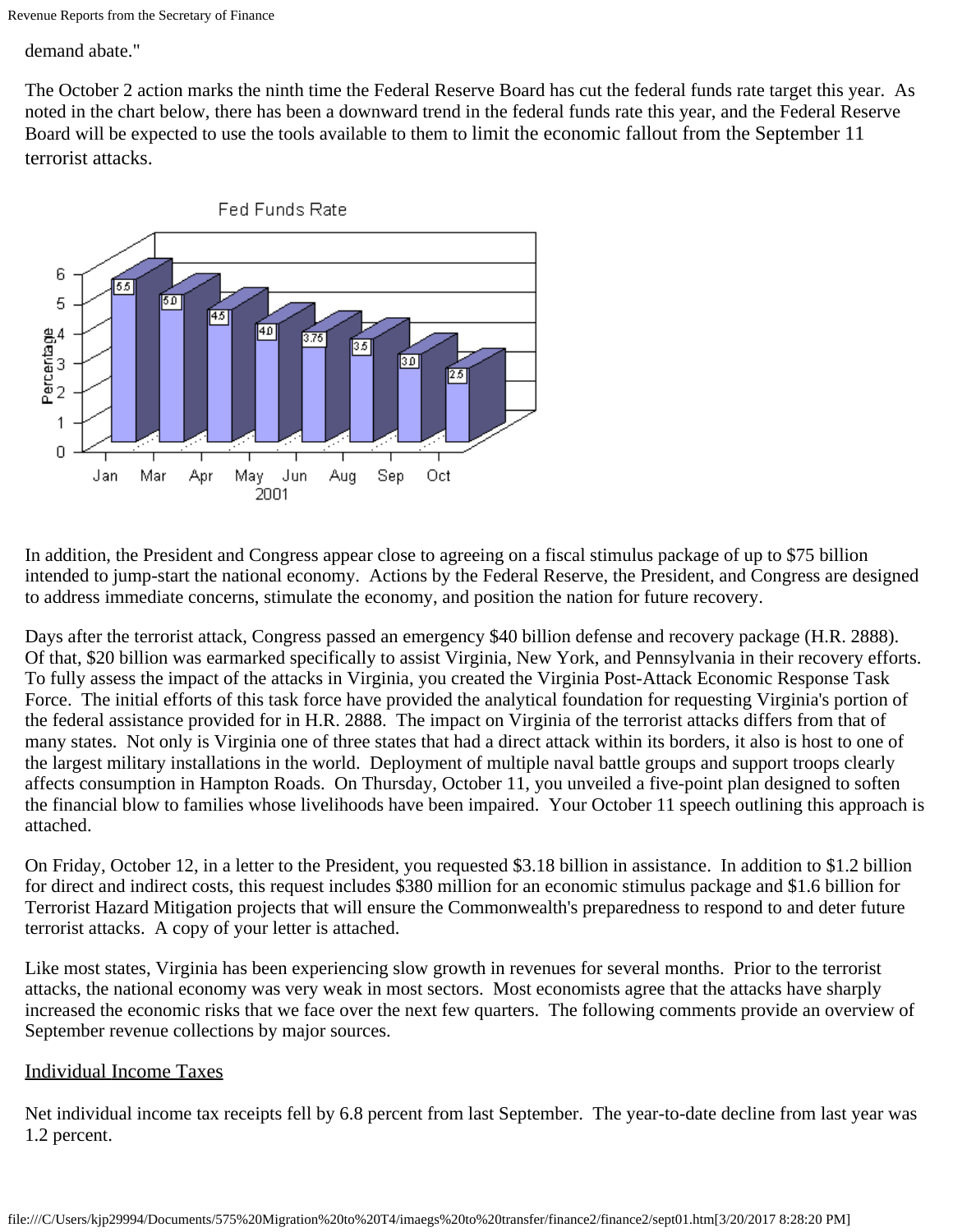Revenue Reports from the Secretary of Finance

Withholding: Withholding receipts fell in September when compared to last September, declining by 2.1 percent for the month. On a year-to-date basis, withholding receipts have grown 3.5 percent over last year. Although September's receipts were affected by one less deposit day, withholding collections have been on a trend of declining growth for the past two quarters, slowing as economic activity has softened.

Nonwithholding: September normally provides the first meaningful opportunity in the current fiscal year to evaluate nonwithholding receipts. However, due to the terrorist attack and disruptions in mail delivery, several thousand September payments were received in the first few days of October. For the month of September, nonwithholding fell 8.3 percent from last year and is down 6.8 percent on a year-to-date basis.

Refunds: September is typically a slow month for issuing refunds. Refunds of \$37.3 million were issued this September compared to \$20.5 million last September. Year-to-date \$175 million in refunds have been issued compared to \$124 million during the first quarter last year.

# **Sales**

Sales tax receipts remained sluggish in September, increasing by 1.5 percent. Year-to-date, this revenue source has grown 0.3 percent. Sales tax receipts over the past eight months have been fairly flat. The deterioration in consumer confidence creates a great deal of uncertainty for the upcoming holiday shopping season.

# Corporate Income Tax

September is the first significant month of corporate income tax receipts for the fiscal year as estimated payments fell due on the fifteenth of the month. Corporate collections fell by 31percent in September when compared to last September, continuing a decline that began in fiscal year 2001. Year-to-date collections are 38.1 percent less than the first quarter of last year, well behind the official estimate of 41.5 percent growth.

### Public Service Corporations

Collections from public service companies were \$2.8 million this month compared to \$25.6 million last September as Virginia continues to move towards deregulation of the electric and natural gas public utilities. Under this reporting change, monthly consumption taxes replace quarterly gross receipts taxes.

#### Insurance Premiums

Taxes on the gross receipts of insurance companies were up 7.8 percent in September. Year-to-date growth of 3.2 percent is tracking close to the estimate required to meet the current annual forecast.

#### Interest

Interest collections in September were \$16.4 million compared with \$20.2 million in September of last year. The year-<br>to-date decline of 8.4 percent is trailing the annual 4.6 percent growth needed to attain the current es

# ABC Taxes

Collections of ABC taxes (beer only) were \$4.0 million in September compared with \$3.9 million in September of last year. The year-to-date decline of 1.9 percent trails the current annual estimate of 1.6 percent growth.

#### All Other Revenue

Revenue from all other sources was up 14.0 percent for the month, bringing year-to-date growth to 18.3 percent.<br>Collections in this source are being driven by the continuing surge in collections of wills, suits, deeds, and (mainly recordation taxes) as low interest rates buoy the housing market and spur home mortgage refinancing activity.

#### **Lottery**

Lottery net income for the month declined 4.7 percent as prize payouts were higher than average. For example, Pick 3 had one payout of more than \$3.4 million when the number 769 was drawn in September. On a year-to-date basis, the